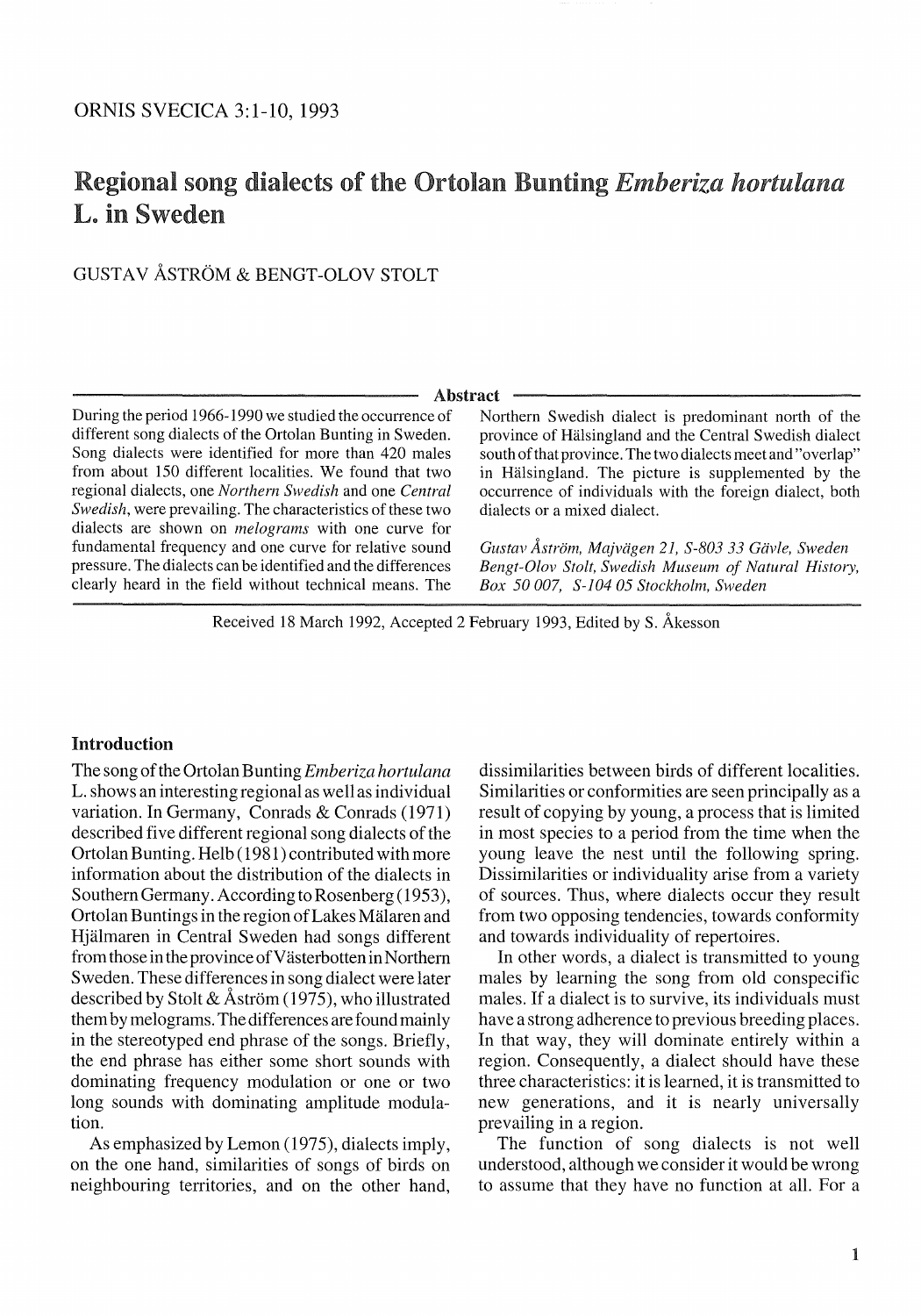long-distance migrant such as the Ortolan Bunting one social function of regional song dialects may be to help the birds, perhaps especially the young individual bird, to recognize their home area.

As far as we know, there has been no earlier study of the distribution within Sweden of any bird song dialect. To clearly separate a regional song dialect from an individual or local variant in the song repertoire we had to study the geographical distribution of the different songs. So the purpose of this study was to document the occurrence of different regional song dialects of the Ortolan Bunting in Sweden and to describe their distribution in the country.

## Material and methods

The Ortolan Bunting is locally a rather common species especially in the central and northern coastal areas of Norrland. A map of its distribution in Sweden is given in Fig. I (SOF 1990).

The song of the Ortolan Bunting is composed of *strophes* clearly separated by pauses. A complete strophe or song has at least two *phrases,* one initial and one ending, but the latter can be reduced to 1 syllable or 1 element. In Sweden, songs with only



Fig. 1. The distribution of the Ortolan Bunting *Emberiza hortulana* in *baiza hortulana* in Sweden (SOF 1990).<br>Dense lines: regular Dense lines: breeding, common. Sparse lines: regular breeding, less common. Dotted lines: irregular breeding or less well known. Filled dot: breeding site used six or more times in 1976- 1988. Open dot: ditto less than six times.

*Ortolansparvens utbredning iSverige (SOF 1990}. Tiita tinjer: regelbunden hiickning, allmiin. Glesa linjer: regelbunden häck-*<br>ning, mindre vanlig. *ning, mindre vanlig. Streckade linjer: oregelbun den hiickning ellerda* $ligt$  känd. Fylld prick: *hiickat sex eUer fler ganger* 1976-1988. *Oppen prick: dito fiirre iin sex ganger.* 



Fig. 2. A melogrammed song strophe of the Ortolan Bunting *Emberiza hortulana* and terms for its different parts. A melogram is a graph with an upper curve for fundamental or first-partial frequency or "pitch" and a lower curve for amplitude or relative sound pressure. Frequency is given in kilohertz (kHz) and amplitude in decibels (dB). Uppland, Vallentuna, 31 May 1978. Recording: Gustav Astrom.

*Melogrammerad sångstrof av ortolansparv* Emberiza hortulana *med engelska termer för strofens olika delar (strof, fras,* stavelse, element). Ett melogram är ett diagram med en övre kurva för grundtonfrekvensen eller tonhöjden och en nedre *kurva for Cll11plituden eller det relativa ljudtrycket. Frekvensen anges i kilohertz (kHz) och amplituden i decibel (dB). Uppland, Vallentuna, 31mqj* 1978. *Inspelning: Gustav Astrom.*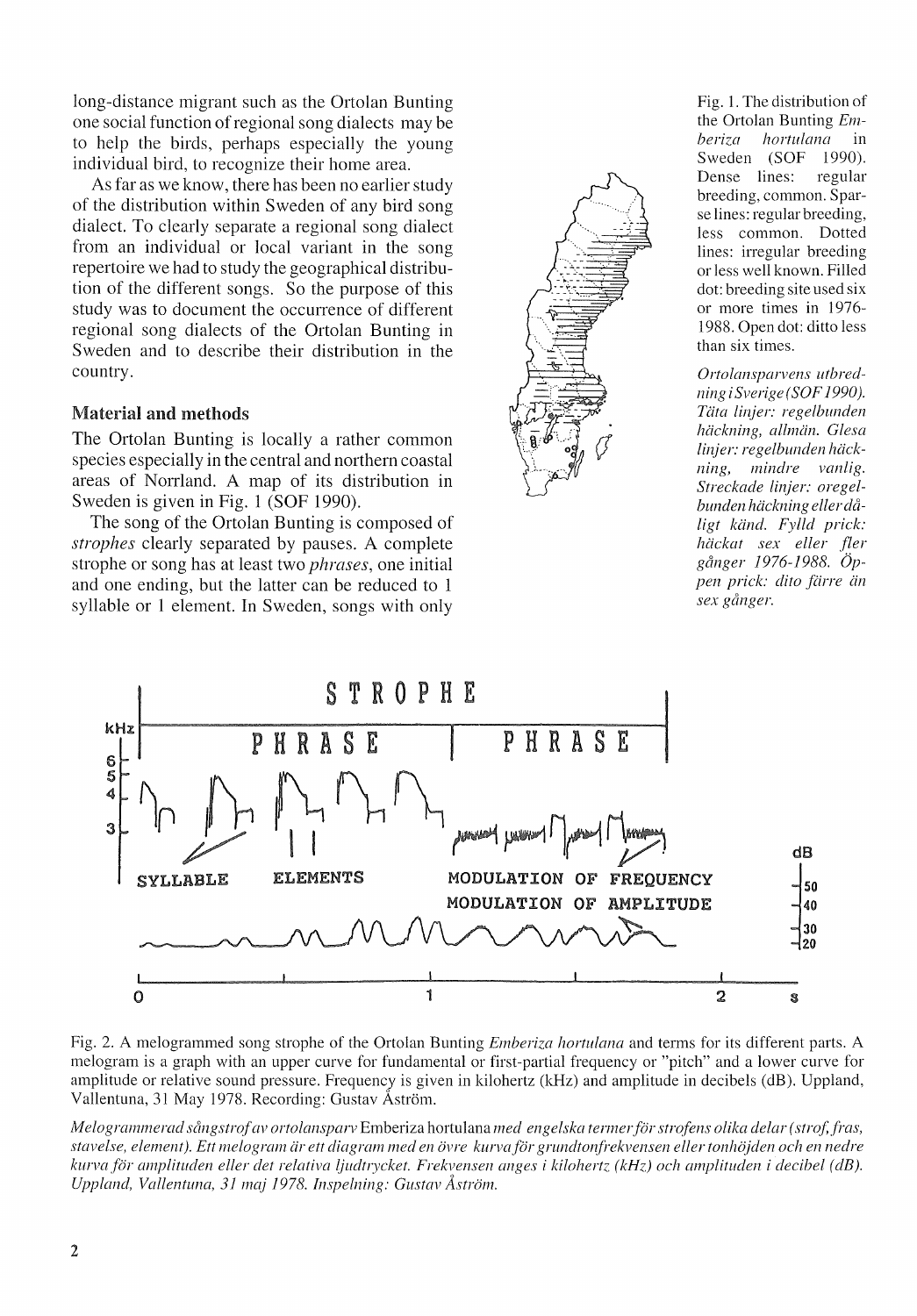

Fig. 3. Song strophes of three Ortolan Buntings *Emberiza hortulana* with Northern Swedish dialect.

A. Norrbotten, Piteå, Risnäset, 27 June 1967. Recording: Gustav Astrom.

B. Ångermanland, Nordingrå, Kåsta, 26 June 1975. Recording: Gustav Åström.

C. Hälsingland, Järvsö, 18 June 1982. Recording: Stig Norell.

*Sangstroferav tre ortolansparvar med nordsvensk dialekt.* 

two phrases are most common. The initial phrase has some similar *syllables.* The end phrase shows distinct dialect characteristics and usually has either some short similar *elements* and/or syllables or 1-2 long similar elements. Syllables as well as elements are called *sounds.* The dialect differences can be clearly heard in the field without technical means. The structure of a song strophe is shown in Fig. 2.

We began tape-recording Ortolan Bunting songs in 1966 and rather soon we found that two song dialects, one *Northern Swedish* and one *Central Swedish,* were prevailing. Hoping to get song material, both tape-recordings and reports, from all provinces of Sweden we distributed an inquiry with detailed descriptions of the two dialects to more than 300 ornithologists in April 1982. This resulted in tape-recordings of 50 males and reports of 130 males listened to and classified in the field. For reports from the province of Östergötland, reference should be made to Tyrberg & Vuorinen (1983). Together with our own recordings and field observations, the

material consists of registrations of the song of more than 420 different Ortolan Buntings from about 150 different localities (Table 1). Songs from 141 males were recorded on tapes. The others were classified only in the field and described in letters.

From the tape recordings songs from 115 males were melogrammed. This enabled us to make accurate measurements and objective comparisons. We utilized melograms since 1968 instead of sound spectograms (sonograms or sonagrams), as we think the former have some advantages over the latter. The melograms were produced by the Mona melodywriter equipment at the Institute of Musicology, University of Uppsala. The name is derived from "monophonic". Mona consists of first-partial analytical equipment. Thus fundamental frequencies are reproduced in a melogram (Bengtsson 1966).

The melograms are written by an Oscillomink on a reeled slip of millimeter-squared paper of 50 m in length. This enables melogram registrations to be very long and continuous. In our melograms, 1 mm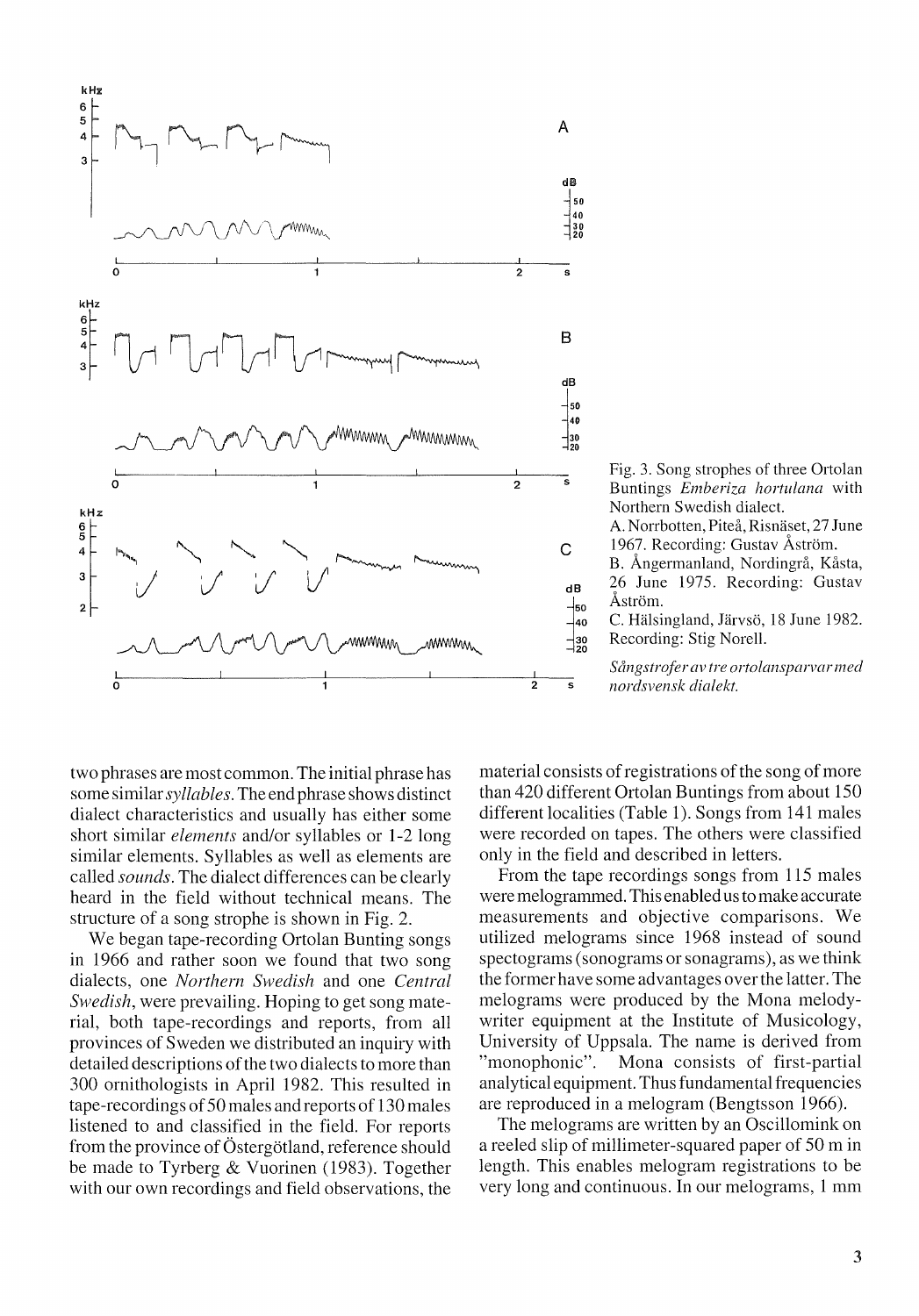

Fig. 4. Song strophes of three Ortolan Buntings *Emberiza hortulana* with Central Swedish dialect.

A. Norrbotten, Boden, Ubbyn/Skatamark, 11 June 1972. Recording: Tord Gustafsson.

B. Varmland, Sunne, 24 June 1975. Recording: Gustav Åström.

c. Uppland, Angarnsjon, Kusta, 30 May 1978. Recording: Gustav Åström.

*Scmgstroferav tre ortolansparvarmed mellansvensk dialekt.* 

in horizontal direction corresponds to about 0.01 second. Unlike a sonagram, the melogram has a curve for amplitude or the total (unfiltered) relative sound pressure. The amplitude scale has five relative values at 10 dB apart. In a sonagram, strong amplitude variations are indicated only by a larger number of black frequency markings. A melogram distinctly reflects the rapid changes of fundamental frequencies and has an invaluable amplitude curve.

The tape-recorded strophes of the Ortolan Buntings were carefully listened to and classified. All different *strophe types* in a male's repertoire (with different syllables or elements between them) and each of the *strophe variants* (with varying number of similar syllables or elements) of 115 males recorded on tapes were copied and melogrammed. If possible, loud recorded songs were selected for copying. Thus the basis for the measurings was a clear melogram for each variant from each strophe type of a male's recorded song.

We were able to utilize the amplitude curve to great advantage when measuring the length of a

strophe and its parts and pauses. As a rule, the first sound (syllable or element) of a song is the weakest. Sometimes it is very weak and then the frequency curve starts a little earlier than the corresponding amplitude curve (Fig. 5A). Consequently, we measured only the part of a sound distinctly heard in the field.

#### Results

#### *Characteristics of the song and song dialects*

The end phrase *oftheNorthern Swedish* song dialect (Fig. 3) usually has 1-2 long and somewhat falling sounds with dominating modulation of the amplitude or relative sound pressure. These final sounds or elements are  $0.2$ - $0.5$  s in length. They often have  $10$ -13 high sharp complete peaks in the amplitude curve. The number of sounds in the strophes with two phrases is usually 3-5 in the first phrase and 1- 2 in the second. The average length of the most common melogrammed songs consisting of 4+1 or 4+2 sounds (syllables and/or elements) is 1.4 s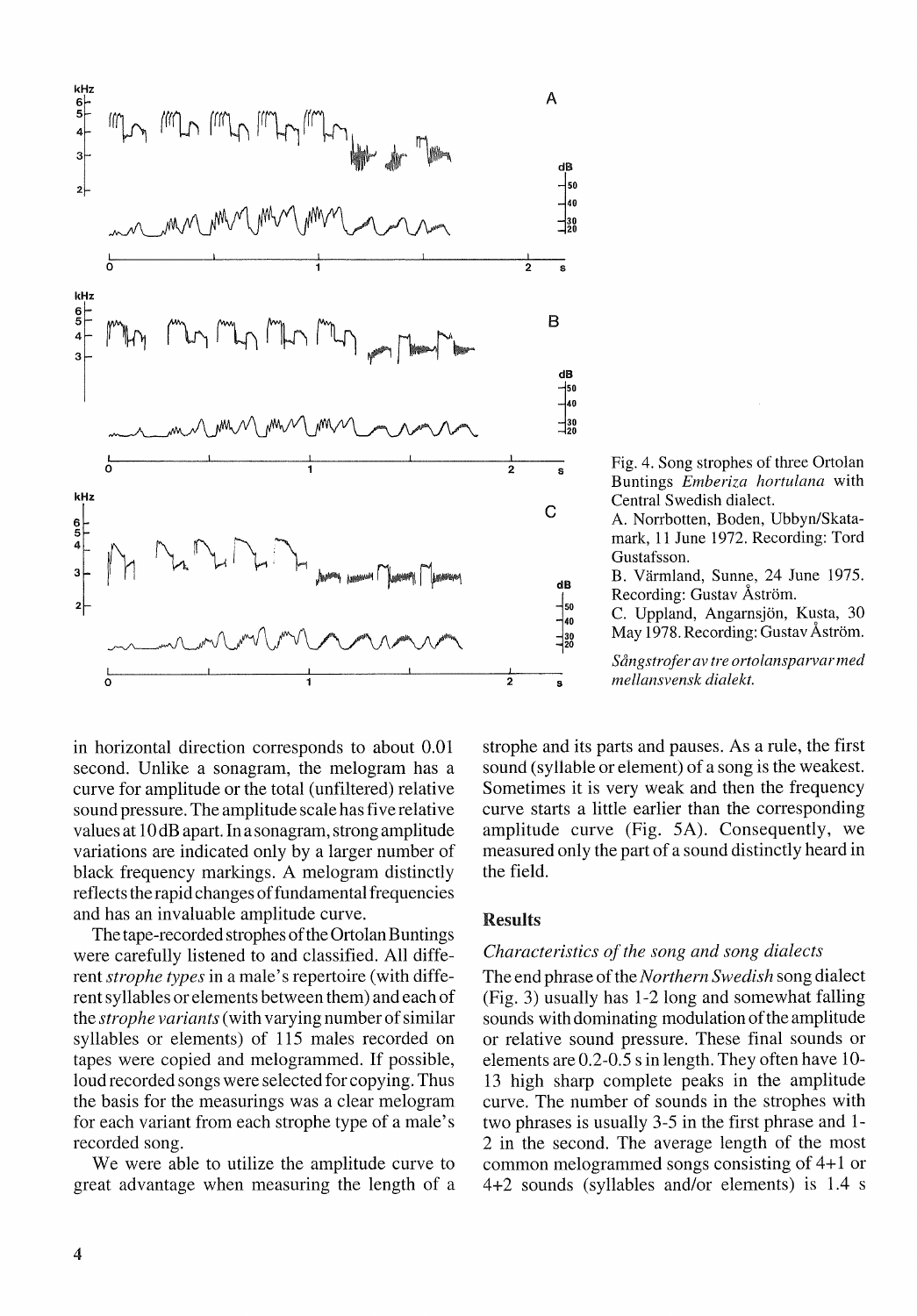

Fig. 5. Song strophes of the Ortolan Bunting *Emberiza hortulana* with more than two phrases.

A. A mixed-dialect strophe with the end phrases of two different dialects, the Central and Northern Swedish dialects, respectively. Norrbotten, Piteå, Långnäs, 12 June 1980. Recording: Gustav Åström.

B. Northern Swedish dialect. Strophe with three phrases. Norrbotten, Piteå, Långnäs, 8 July 1966. Recording: Gustav Astrom.

C. Strophe variant from Västergötland, Falköping, Forentorp, 26 May 1982. Recording: Gustav Astrom

Sångstrofer med mer än två fraser. A. *En ortolansparvstrof av blanddialekt med slutfraser fran tva olika dialekter, den mellansvenska respektive den nordsvenska dialekten. B. Nordsvensk dialekt.* C. *A vvikande sang fran*   $For entropy, Västergötland.$ 

 $(n=24)$  and 1.6 s  $(n=29)$ , respectively. The number of these strophes corresponds to  $42\%$  in all (n=126).

The *strophe variants* melogrammed from 61 males varied from 0.7-2.0 s and their number of sounds from  $2+1$  to  $6+1$  (n=63) and from  $2+2$  to  $9+2$ (n=63). The longest songs, 2 s in length, had either 4+2 or 9+2 sounds. Six of these males sang the two dialects alternately.

The *Central Swedish* song dialect (Fig. 4) has quite another end phrase with dominating modulation of the frequency. The number of syllables in the end phrase is usually 3-4 and at least the last ones commonly begin with a higher and shorter element. This element is very hard to hear in the field, but can be clearly heard if a recording is played at half speed. The number of sounds in the melogrammed strophes with two phrases is usually 4-5 (variation: 3-6) in the first phrase and 3-4 (variation: 1-7) in the second. The number of sounds in the strophes varied from 4- 11.

The *strophe variants* melogrammed from 60 males ( $n = 138$ ) varied from 0.8-2.3 seconds. The

average length of the most common variants (41 % in all) with the following number of sounds is

| $4+(2+1)=7$       | 1.4 s $(n = 13)$ |
|-------------------|------------------|
| $4 + (2 + 2) = 8$ | 1.6 s $(n = 14)$ |
| $5 + (2 + 1) = 8$ | 1.6 s $(n = 17)$ |
| $5 + (2 + 2) = 9$ | 1.8 s $(n = 12)$ |

The first figure in brackets indicates the number of single elements and the second one the number of syllables with double elements in the end phrase. See Fig. 4 C, where the final phrase has  $(2 + 2)$ sounds. The longest strophe, 2.3 s in length, had  $4 +$  $(2 + 5) = 11$  sounds. In this dialect it sometimes but rarely happens that the order of the phrases is transposed, so that the end phrase comes first.

The males with Northern and those with Central Swedish dialect melogrammed had up to 3 and 2 *strophe types* with up to 5 and 5 (7; only one individual) strophe variants, respectively. Song strophes with *more than two* phrases are uncommon. Only 17 % or 20 out of 115 males with tape recorded songs sometimes sang such strophes. Examples are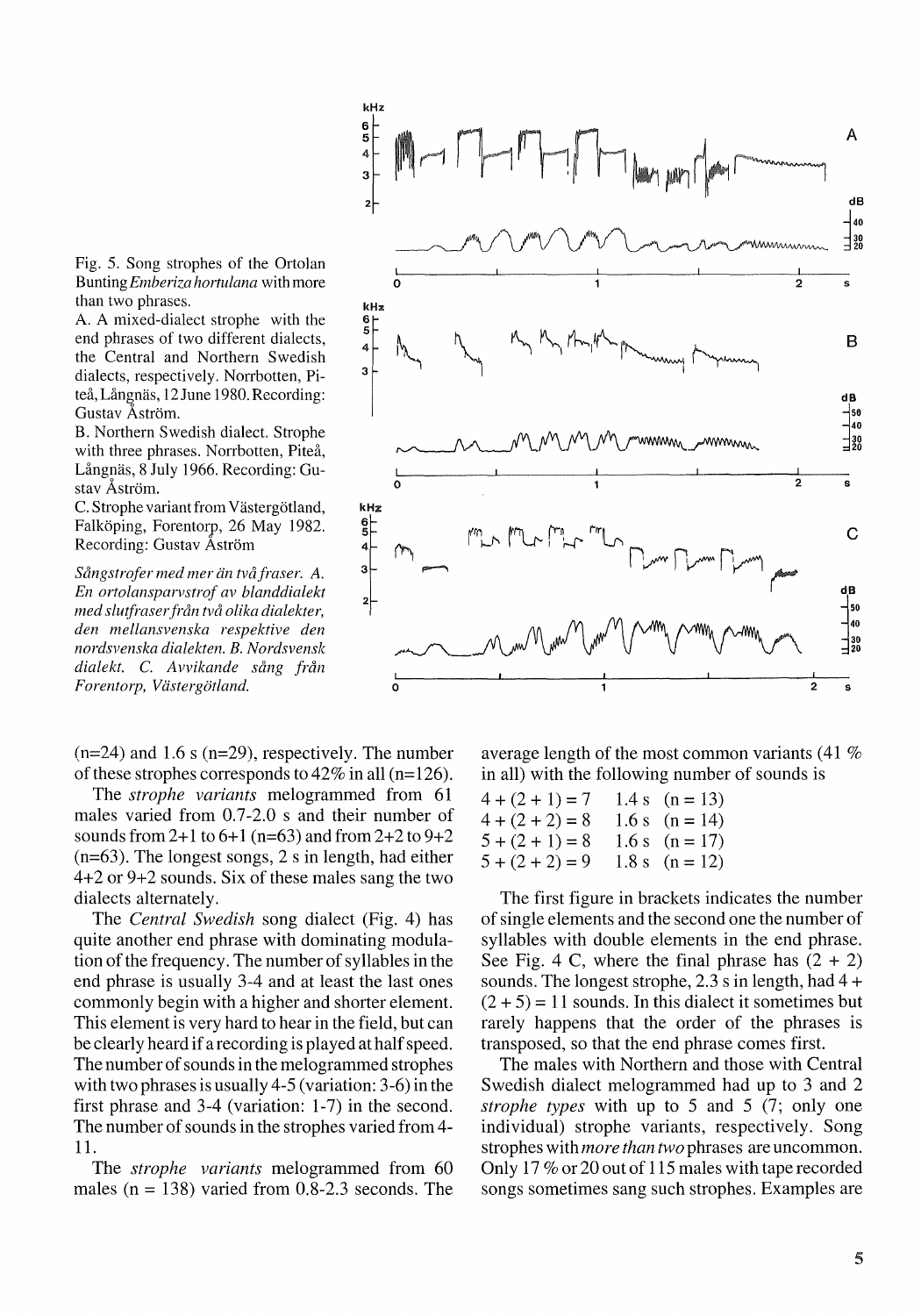

Fig. 6. The maps indicate observations of Ortolan Buntings *Emberiza hortulana* with Northern Swedish song dialect (A) and Central Swedish song dialect (B). Each symbol represents one or more observations. Map C indicates localities where males sang both dialects ( $\bullet$ ) or a mixed dialect with the end phrases of both dialects in the same strophe ( $\circ$ ).

*Kartorna visar observationer av ortolansparvar* Emberiza hortulana *med nordsvensk sangdialekt (A) och mellansvensk*  dialekt(B). Varje symbol representerar en eller flera observationer. Karta Cvisar platser där ortolansparvar sjöng båda *dialekterna* ( • ) *eller en blanddialekt med bada dialekternas slut}i"as i en och samma sangstrof* (0 ).

given in Fig. S. Song strophes of both dialects have sounds with frequencies between *S-6* and 2-3 kHz. The highest frequencies in the initial phrase are usually higher than those in the final phrase. Frequency range is 1-3 kHz. It is generally larger in the first phrase than in the end phrase.

Nearly all of the Ortolan Buntings sang exclusively one of the dialects. Only 14 individuals sang both dialects alternately.

Three Ortolan Buntings recorded on tapes sang at times a mixed dialect (Fig. SA). In their song the characteristic end phrases of both dialects were included in the same strophe, which was terminated by the end phrase of the Northern Swedish dialect.

#### *Distribution*

The Northern Swedish dialect is predominant north of the province of Hälsingland and the Central Swedish dialect south of that province (Figs. 6A, B; Table 1). The two dialects meet and "overlap" in Hälsingland. This picture of the distribution is generally valid, but it should be supplemented with the occurrence of individuals which sang the foreign dialect, both dialects or a mixed dialect (Fig. 6C).

**In** the province of Norrbotten the Northern Swedish dialect is predominant, but the following observations supplement the picture. Since 1966 the Central Swedish dialect was found in the area of Piteå in at least 1967, 1980 and 1983 for six  $(1+4+1)$ individuals, but not in the years 1984 and 1990 although it was searched for. **It** was also heard on Haparanda Sandskär in 1983. Two individuals sing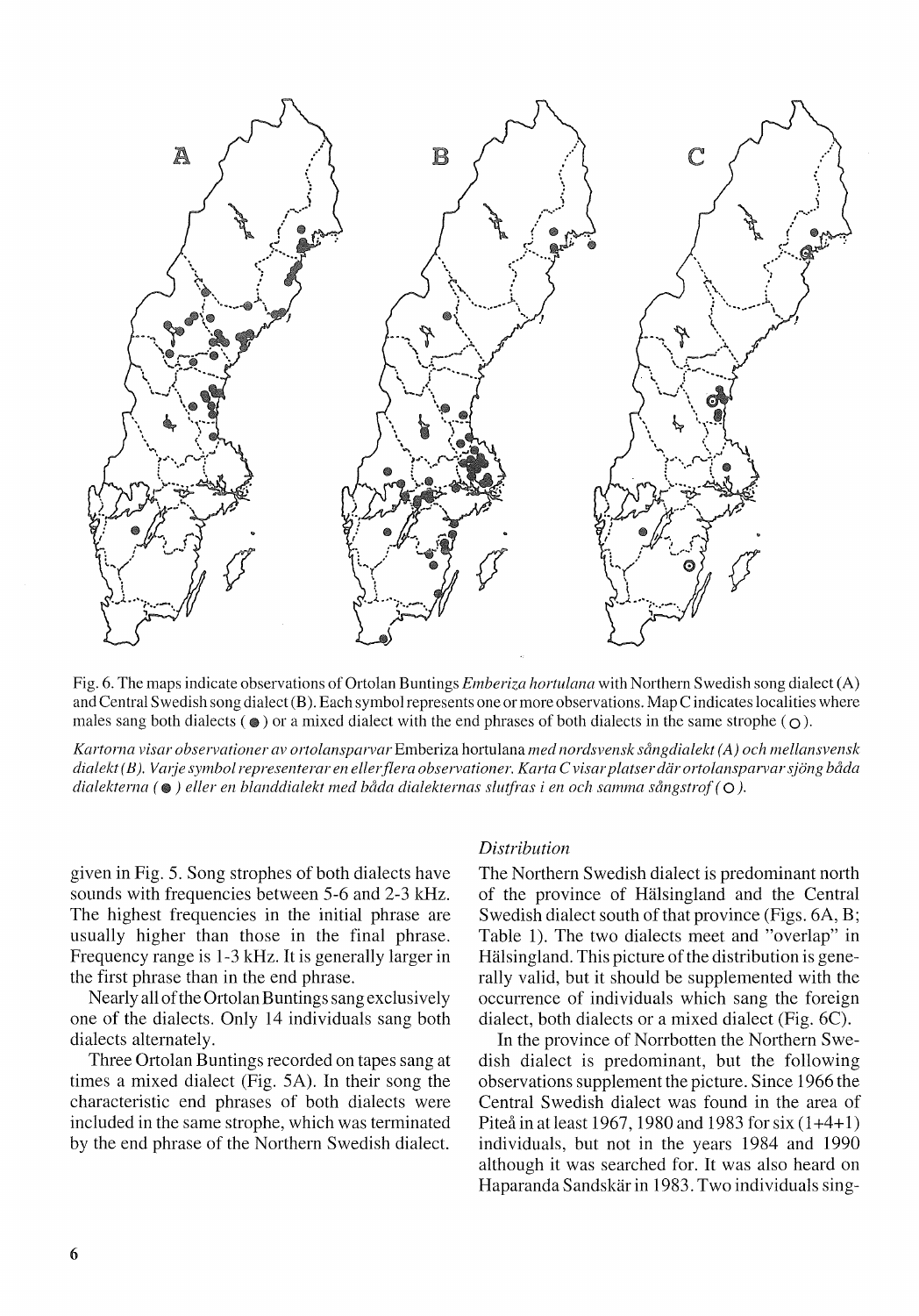Table]. Number of localities and Ortolan Buntings *Emberiza hortulana* with registered song dialect in different provinces. The numbers of Ortolan Buntings recorded on tape are given in brackets.  $N =$  Northern Swedish song dialect.  $C =$  Central Swedish song dialect.

| Province<br>Landskap | Number of<br>Localities<br>Antal<br>platser | Number of Ortolan Buntings<br>Antal ortolansparvar |      |                       |         | Years     |
|----------------------|---------------------------------------------|----------------------------------------------------|------|-----------------------|---------|-----------|
|                      |                                             | N                                                  |      | C                     | N and C | År        |
| Norrbotten           | 23                                          | 51                                                 | (21) | 6(5)                  | 4(3)    | 1966-1990 |
| Västerbotten         |                                             | 12                                                 | (6)  |                       |         | 1969-1988 |
| Jämtland             | 10                                          | 16                                                 | (8)  | 2(1)                  |         | 1968-1983 |
| Angermanland         | 14                                          | 24                                                 | (11) |                       |         | 1975-1983 |
| Medelpad             | 4                                           | 6                                                  | (3)  |                       |         | 1978      |
| Hälsingland          | 17                                          | 19                                                 | (11) | 4 $(3)$               | 7(7)    | 1980-1984 |
| Dalarna              | 4                                           |                                                    |      | 3(1)                  |         | 1982,1989 |
| Gästrikland          |                                             |                                                    | (1)  | 34(11)                |         | 1975-1990 |
| Värmland             |                                             |                                                    |      | 4 $(3)$               |         | 1975-1983 |
| Västmanland          |                                             |                                                    |      |                       |         | 1983      |
| Uppland              | 30                                          |                                                    |      | 103(21)               | 1(1)    | 1966-1985 |
| Närke                | 9                                           |                                                    |      | 22(4)                 |         | 1969-1983 |
| Södermanland         | 3                                           |                                                    |      | 6(3)                  |         | 1982      |
| Västergötland        | 3                                           | 3                                                  | (3)  | $\overline{2}$<br>(2) | 2(2)    | 1966-1982 |
| Östergötland         | 12                                          |                                                    |      | 77                    |         | 1982-1983 |
| Småland              | 6                                           |                                                    |      | 9<br>(8)              |         | 1982-1984 |
| Skåne                |                                             |                                                    |      | 2(2)                  |         | 1983      |

*Antal platser och orto!ansparvar med registrerad sclngdialekt i olika landskap. S(ftj'orna i110111 parentes anger antalet ortolal1sparvar med il1spelad sclng. N* = *110rdsvensk scll1gdialekt.* C = *mellansvensk scll1gdialekt.* 

ing both dialects occurred near Boden in 1972 as well as near Piteå in 1980.

Total 154 133 (64)

The two dialects meet in the province of Hälsingland. During 1983 and 1984 they were both found at Edsbyn and Söderala, where only one out of seven males sang both dialects. Within an area about 60 km broad to the north of these places, 17 males singing only Northern Swedish dialect and 6 males singing both dialects were found. When being recorded on tapes, these six males sang mostly the Northern Swedish dialect.

Three Ortolan Buntings, at times singing a mixed dialect, were recorded on tape (Figs. *SA* and 6C). The first one was found near Piteå. Norrbotten, in 1980. It sang mostly Northern Swedish dialect. The second was found at Gummervallen, Hälsingland, in 1983. It sang both dialects. The third was found near Vena in the province of Smaland in 1983. It sang mostly Central Swedish dialect.

There are indications that the Northern Swedish dialect has become increasingly dominating in some parts of Norrland since the 1960's, while the Ortolan Buntings with Central Swedish dialect have really diminished strongly in number in central and especially in southern parts of Sweden.

275 (64) 14 (13) 1966-1990

#### Discussion

In regions with populations with a relatively large number of individuals the dialects were strikingly uniform, as in the provinces of Angermanland and Uppland with Northern and Central Swedish dialects, respectively (Table 1, cf. Stolt & Åström 1983). These circumstances indicate that the Ortolan Bunting males, after leaving winter quarters, usually return to their home areas. Ringing recoveries reveal that they have a strong home tenacity (Conrads 1986, Stolt 1977).

We found that the two Swedish dialects have different regional distributions, but at times single or a few individuals with the foreign dialect or both dialects are found, especially in the coastal region of southern Norrbotten. These small populations may have been founded as a result of prolonged spring migration from Central Sweden and perhaps from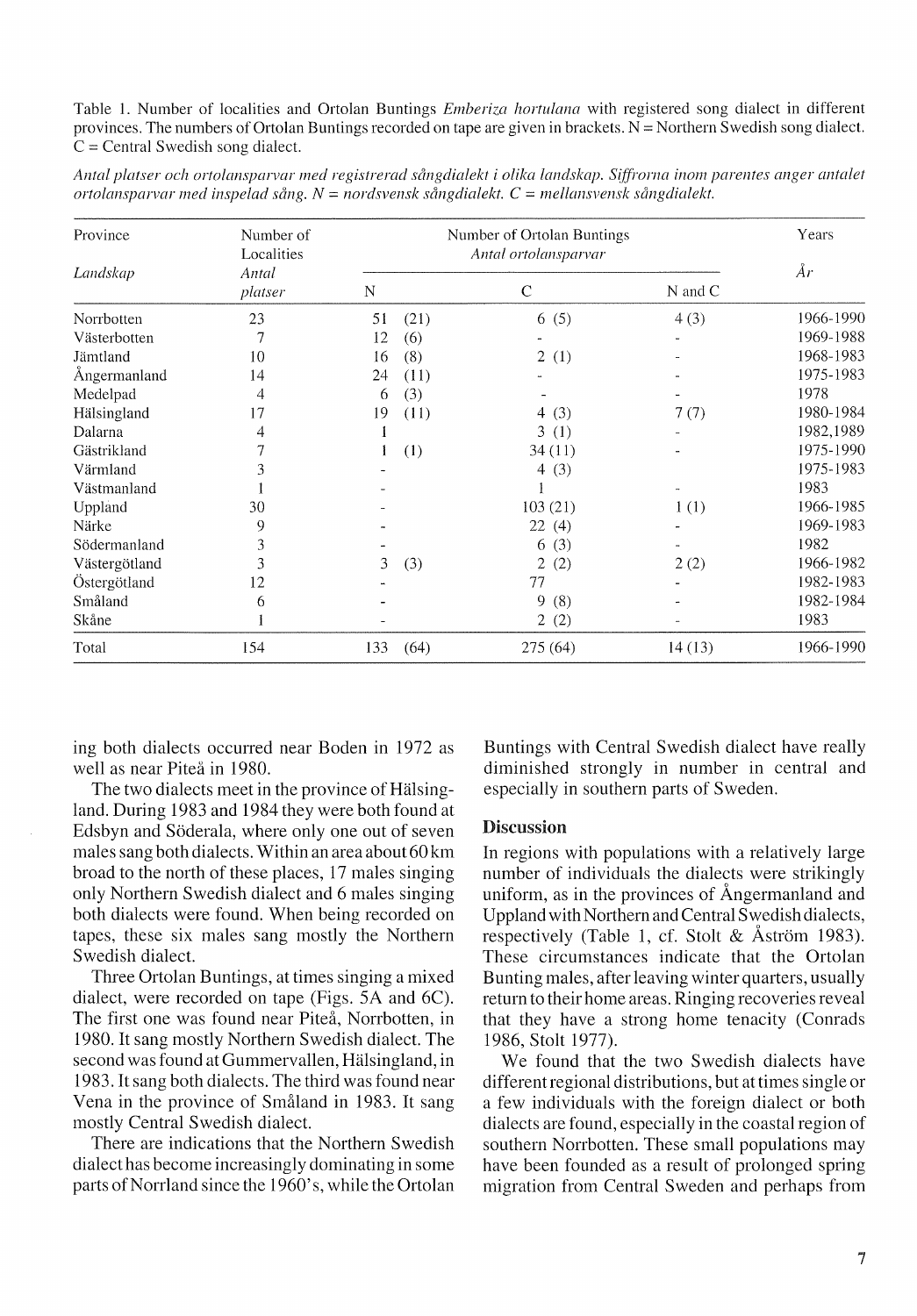

Singing Ortolan Bunting. *Sjungande ortolansparv*. Photo: Björn-Eyvind Swahn/N

Finland. Near Oulu we recorded in 1968 the song of two males, which proved to be the same as the Central Swedish dialect. However, part of these small populations may also be remainders from earlier times, when judging from indications this dialect might have been dominating at least in the coastal areas of southern Norrbotten.

At Falköping in the province of Västergötland where the remaining population was small, in the province of Varmland near Rudskoga in 1982 and near Sunne in 1975, we found a song with a full and different end phrase, probably another dialect, which sometimes was followed by an additional element (as in Fig. 5C). At Falköping the birds were grouped together in a restricted habitat that seemed optimal. In such a small isolated population with an element of foreign birds, mere chance may influence which of the individuals that will return to the area the next year and carry on their dialects.

The Northern and Central Swedish dialects are, as far as we know, different from the regional dialects in Germany. Another difference between them is that German dialects generally have sharp boundaries and consequently no transitional zones where Ortolan Buntings sing two dialects alternately (Conrads & Conrads 1971).

The Central Swedish dialect is similar to the Wendland dialect in Northern Germany described by Conrads & Conrads (1971) with respect to its strict division in two phrases and the number of syllables in each phrase, but the elements in the syllables seem different. A detailed comparison of these two dialects would be of interest. Conrads & Kipp (1980) found in Northwestern Germany a temporary occurrence during 1977-1979 of Ortolan Buntings with the Northern Swedish dialect on a moor with recent clearings in the birch growth.

Foreign dialect, two dialect and mixed dialect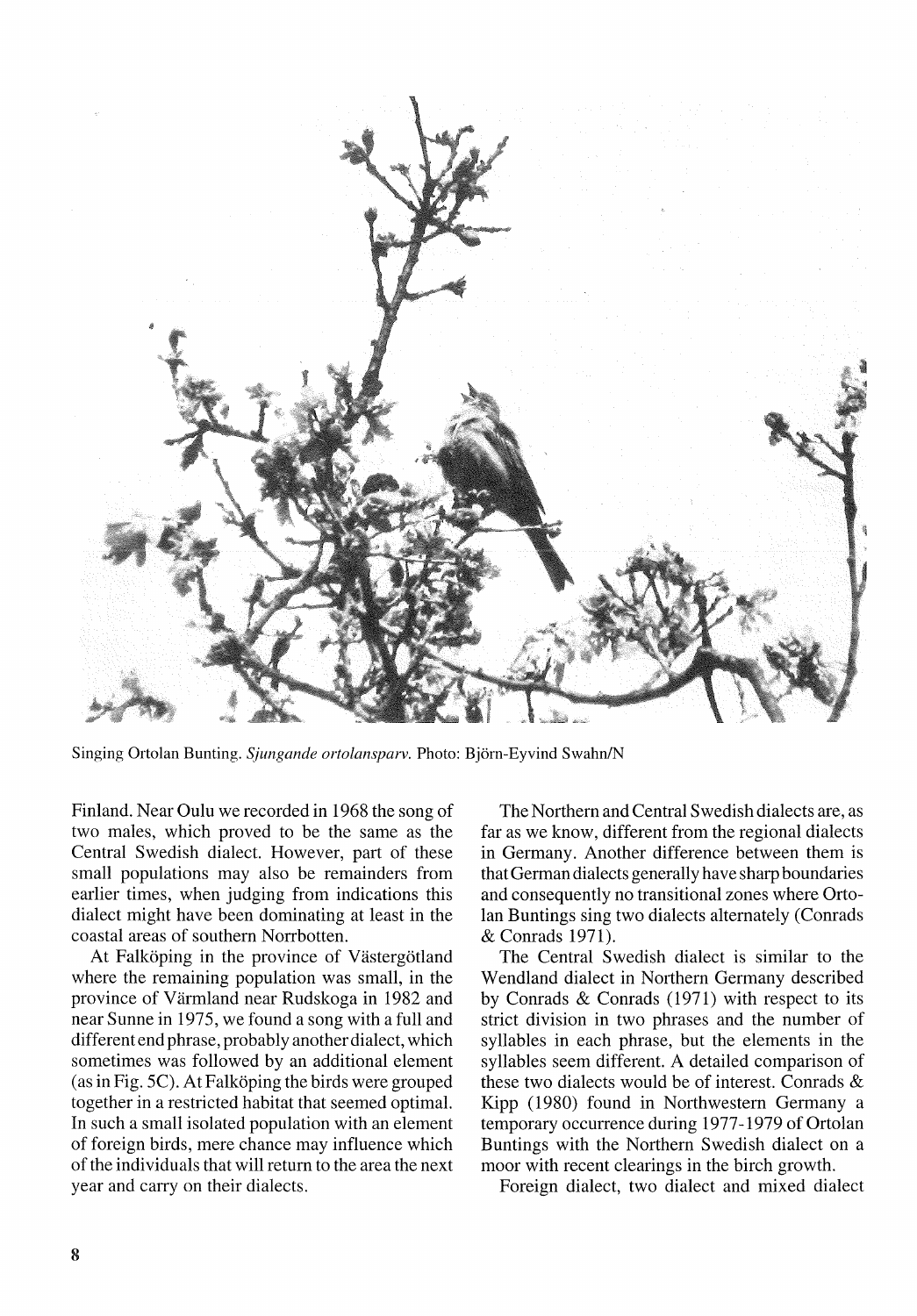singers in a small population in Northwestern Germany were studied by Conrads (1976). Two foreign dialect singers sang unchanged songs for 2- 3 consecutive years and it may be assumed that the dialect once learned remains stable. This presumption is supported by later observations (Conrads 1986).

A male singing two dialects alternately may have learnt his home dialect during his first summer and the other one in a "foreign" area during the next spring. Such a male will at times probably sing a mixed dialect. If a male was born very late in the season he may learn his first dialect during the next spring in his home area or somewhere else. In the latter case the male may learn two dialects if, for example, it settles down and counter-sings against another male which sings two dialects alternately.

## Acknowledgments

We are indebted to the following persons for kindly sending us information about Ortolan Bunting dialects: John Ahlgren, Leif Arvidsson, Anders Bengtsson, Thomas Birko, Kjell Bylin, UlfT. Carlsson, Christer Dernfalk, Mats Edholm, Kjell Eriksson, Bo Fagerström, Sven Faugert, Anders Gustafson, Karl-Eric Gustafsson, Thord Gustafsson, Magnus Hellstrand, Kjell Hübinette, Thomas Johnsson, Thomas Landgren, Bo Lewander, Carl-Fredrik Lundevall, Jonas Lundin, Rolf Lundin, Jan-Erik Malmstigen, Ake Nilsson, Sven Nordstedt, Stig Norell, Viking Olsson, Dan Persson, Harry Persson, Lars Samuelsson, Christer Sandberg, Leif Sandgren, Andreas Stahl, P.O. Swanberg, Magnus Sylven, Tommy Tyrberg, Sölve Westlund och Juhani Vuorinen.

We also wish to thank Klaus Conrads and Bo Fernholm for helpful comments on the manuscript and Nigel Rollison for a linguistic revision of it, Dan Malmström, Institute of Musicology, University of Uppsala, for making the melograms and Maria Stolt for drawing the figures. The study was supported by a grant from the Magn. Bergvall Foundation.

#### References

- Bengtsson,1. 1966. Musik och naturvetenskap (Music and the natural sciences). Pp. 325-348 in *Svensk naturvetenskap* 1966. Statens naturvetenskapliga forskningsråd, Stockholm. With an English summary.
- Conrads, K. 1976. Studien an Fremddialekt-Sängern und Dialekt-Mischsangern des Ortolans *(Emberiza hortulana). 1. am.* 117: 438-450.
- Conrads, K. 1986. Chronic insbesondere des Gesangsrepertoires – eines (x+8) jährigen Ortolan-<sup>o</sup> (*Emberiza*  $h$ ortulana) aus der Senne (Ostmünsterland). *Ber. Nat. Ver. Bielefeld* 28:173-189.
- Conrads, K. & Conrads, W. 1971. Regionaldialekte des Ortolans *(Emberiza hortulana)* in Deutschland. *Vogelwelt* 92: 81-100.
- Conrads, K. & Kipp, M. 1980. Okologische und bioakustische Indizien für die Annahme einer Neuansiedlung nordskandinavischer Ortolane *(Emberiza hortulana)* in einem nordwestdeutschen Hochmoor. *Vogelwelt 101:41-47.*
- Helb, H.-W. 1981. Dialekte im Gesang Pfälzischer Vögel. *PJiilzische Landeskunde* 2: 272-292.
- Lemon, R. E. 1975. How birds develop song dialects. *Condor* 77: 385-406.
- Rosenberg, E. 1953. *Faglar i Sverige.* Stockholm.
- SOF. 1990. *Sveriges Jaglar.* 2:a uppl. Stockholm
- Stolt, B. -0. 1977. On the Migration of the Ortolan Bunting, *Emberiza hortulana* L. *Zoon* 5: 51-61.
- Stolt, B. -0. & Astrom, G. 1975. Ortolansparvens *Embe riza hortulana* L. sang pa melogram. *Fauna och flora*  70: 145-154.
- Stolt, B.-O. & Astrom, G. 1983. *Ortolansparvens sangdialektvidAngamsjoiingen.* Meddelande nr 14: 33- 38. Arsrapport 1982. Utgiven av Angarngruppen, Stockholm.
- Tyrberg, T. & Vuorinen, J. 1983. Hackfagelinventering i jordbruksbygd. *Faglar i Norrkopingstrakten* 4:20, 29.

#### Sammanfattning

#### *Regianaia sangdiaiekter has artalansparv* Emberiza hortulana *L. i Sverige*

Ortolansparvens regionala sangdialekter har i Tyskland studerats av bl a Conrads & Conrads (1971). som beskrev fern olika dialekter. Att svenska ortolansparvar sjunger olika i Västerbotten jämfört med Mälar-Hjälmartrakterna har omnämnts av Rosenberg (1953). Skillnaderna har vi beskrivit i ett tidigare arbete (Stolt & Astrom 1975).

Ortolansparvens sång består av strofer, som är tydligt åtskilda av pauser. En fullständig sångstrof har minst två fraser, en inledande och en avslutande, men den senare kan reduceras till 1 stavelse eller 1 element. I Sverige är tvåfrasiga strofer de allra vanligaste. Den första frasen består av några likartade stavelser. Den dialektala slutfrasen har i regel antingen 1-2 långa "toner" eller några korta, likartade stavelser. Skillnaden mellan de olika dialekternas slutfraser kan man utan tekniska hjälpmedel höra ute i fält. Hur en sångstrof är uppbyggd framgår av Fig. 2, dar ett *melagram* presenteras.